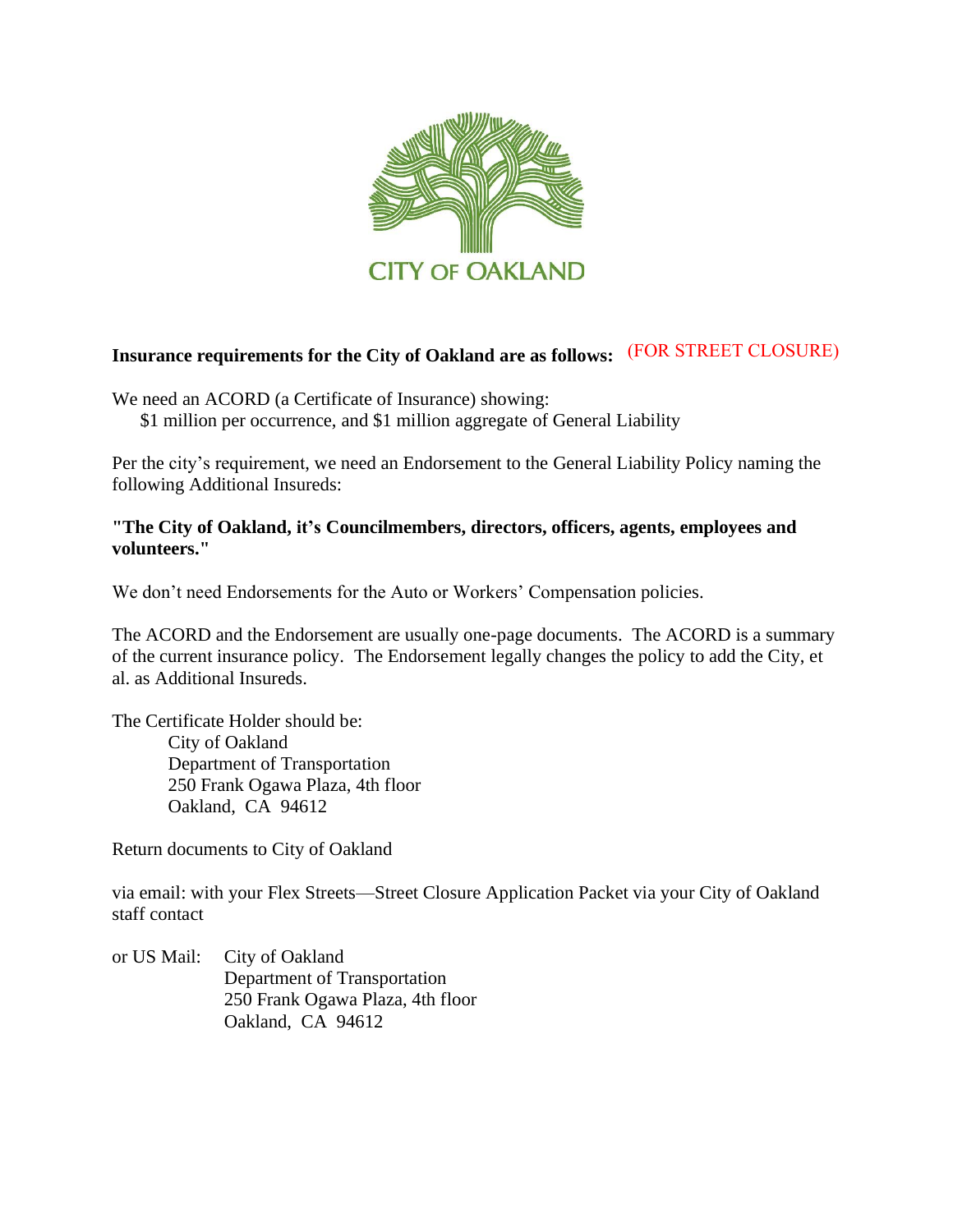# **Schedule Q Mobile Food Sidewalk Vendors INSURANCE REQUIREMENTS**

*(Revised 09/03/19)* 

#### a. General Liability, Workers' Compensation and Professional Liability

Vendor shall procure, prior to commencement of service, and keep in force for the term of this permit, at Vendor's own cost and expense, the following policies of insurance or certificates or binders as necessary to represent that coverage as specified below is in place with insurance companies doing business in California and acceptable to the City. If requested, Vendor shall provide the City with copies of all insurance policies. The insurance shall at a minimum include:

i. **Commercial General Liability insurance** shall cover bodily injury, property damage and personal injury liability for premises operations, independent contractors, products-completed operations personal & advertising injury and contractual liability. Coverage shall be at least as broad as Insurance Services Office Commercial General Liability coverage (occurrence Form CG 00 01)

Limits of liability: Vendor shall maintain commercial general liability (CGL) and, if necessary, commercial umbrella insurance with a limit of not less than \$1,000,000 each occurrence. If such CGL insurance contains a general aggregate limit, either the general aggregate limit shall apply separately to this project/location or the general aggregate limit shall be twice the required occurrence limit.

ii. **Workers' Compensation insurance** as required by the laws of the State of California, with statutory limits, and statutory coverage may include Employers' Liability coverage, with limits not less than \$1,000,000 each accident, \$1,000,000 policy limit bodily injury by disease, and \$1,000,000 each employee bodily injury by disease. The Vendor certifies that he/she is aware of the provisions of section 3700 of the California Labor Code, which requires every employer to provide Workers' Compensation coverage, or to undertake self-insurance in accordance with the provisions of that Code. The Vendor shall comply with the provisions of section 3700 of the California Labor Code before commencing performance of the work under this Agreement and thereafter as required by that code.

#### b. Terms Conditions and Endorsements

The aforementioned insurance shall be endorsed and have all the following conditions:

i. Insured Status (Additional Insured): Vendor shall provide insured status naming the City of Oakland, its Councilmembers, directors, officers, agents, employees and volunteers as insureds under the Commercial General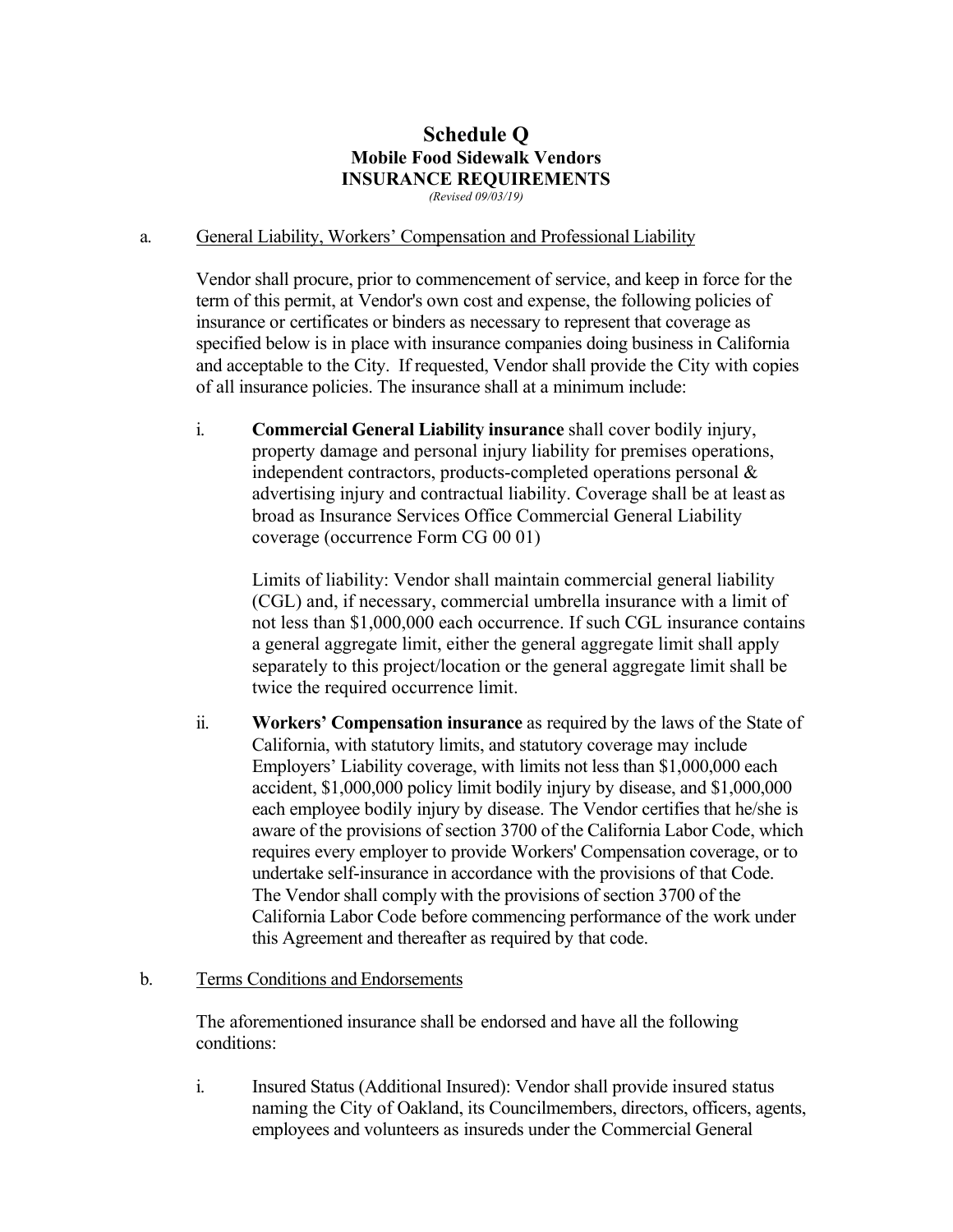Liability policy. General Liability coverage can be provided in the form of an endorsement to the Vendor's insurance (at least as broad as ISO Form CG 20 10 (11/85) or both CG 20 10 and CG 20 37 forms, if later revisions used). If Vendor submits the ACORD Insurance Certificate, the insured status endorsement must be set forth on an ISO form CG 20 10 (or equivalent). A STATEMENT OF ADDITIONAL INSURED STATUS ON THE ACORD INSURANCE CERTIFICATE FORM IS INSUFFICIENT AND WILL BE REJECTED AS PROOF OF MEETING THIS REQUIREMENT; and

- ii. Coverage afforded on behalf of the City, Councilmembers, directors, officers, agents, employees and volunteers shall be primary insurance. Any other insurance available to the City Councilmembers, directors, officers, agents, employees and volunteers under any other policies shall be excess insurance (over the insurance required by this Agreement); and
- iii. Cancellation Notice: Each insurance policy required by this clause shall provide that coverage shall not be canceled, except with notice to the City of Oakland; and
- iv. The Workers' Compensation policy shall be endorsed with a waiver of subrogation in favor of the City for all work performed by the Vendor, its employees, agents and subcontractors; and
- v. Certificate holder is to be: City of Oakland, Special Activity Permits Division within the City Administrator's Office; and
- vi. Insurer shall carry insurance from admitted companies with an A.M. Best Rating of A VII, or better.

#### c. Lapse of Coverage

In the case of expiration or failure to provide any of the insurance provisions required as detailed in this Schedule, the City may, at the City's option, rescind the issued Mobile Food Vending permit.

#### d. Insurance Interpretation

All endorsements, certificates, forms, coverage and limits of liability referred to herein shall have the meaning given such terms by the Insurance Services Office as of the date of this Agreement.

#### e. Proof of Insurance

Prior to issuance of the Mobile Food Vending permit, Vendor will be required to provide a certificate of liability insurance and endorsements as stated herein as proof of meeting the insurance requirements for the permit. Failure to provide the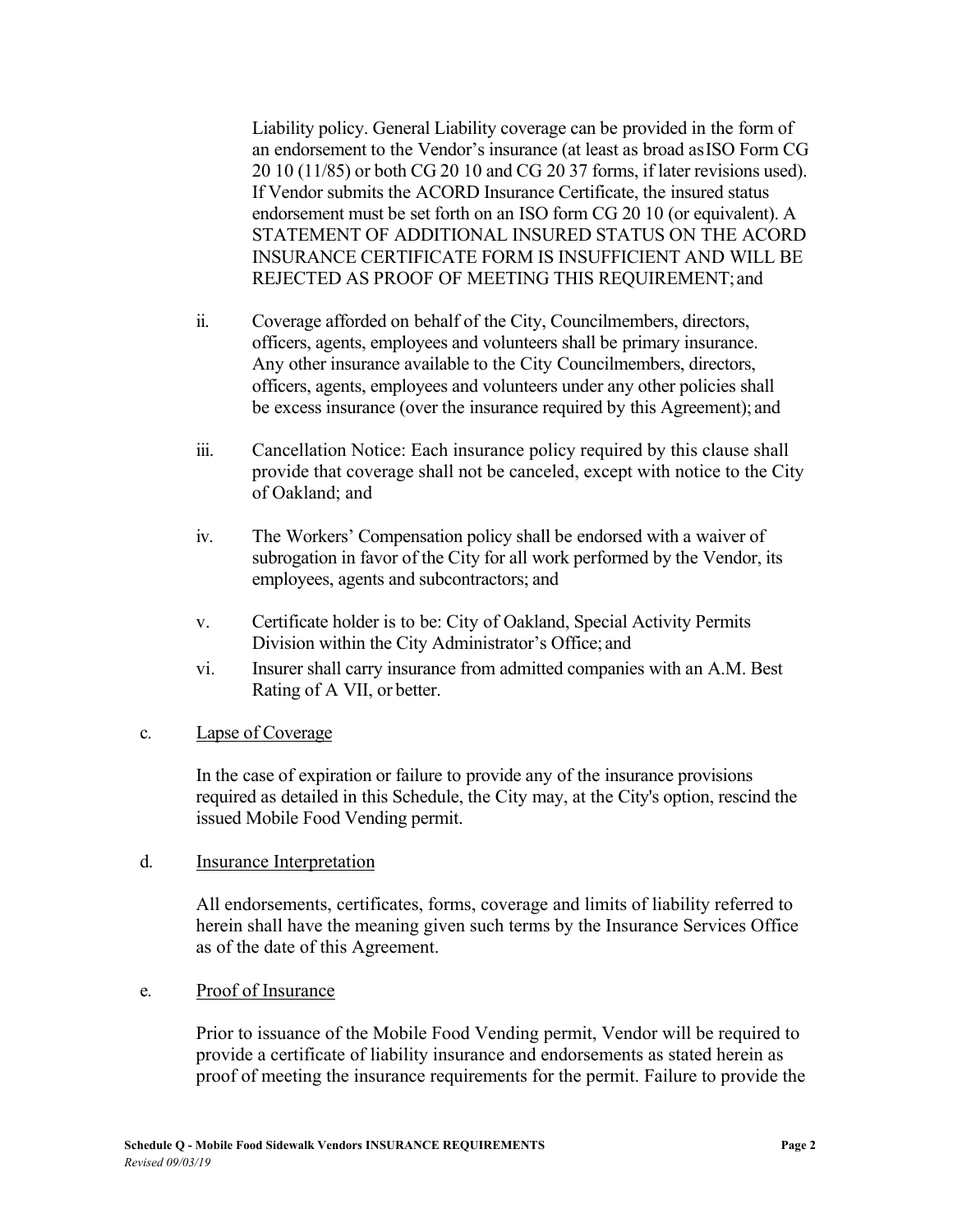insurance proof requested or failure to do so in a timely manner shall constitute ground for rescission of the issued permit.

#### f. Deductibles and Self-Insured Retentions

Any deductible or self-insured retention must be declared to and approved by the City. At the option of the City, either: the insurer shall reduce or eliminate such deductible or self-insured retentions as respects the City, its Councilmembers, directors, officers, agents, employees and volunteers; or the Vendor shall provide a financial guarantee satisfactory to the City guaranteeing payment of losses and related investigations, claim administration and defense expenses.

#### g. Waiver of Subrogation

Vendor waives all rights against the City of Oakland and its Councilmembers, officers, directors, employees and volunteers for recovery of damages to the extent these damages are covered by the forms of insurance coverage required above.

#### h. Evaluation of Adequacy of Coverage

The City of Oakland maintains the right to modify, delete, alter or change these requirements, with reasonable notice, upon not less than ninety (90) days prior written notice.

#### i. Higher Limits of Insurance

If the Vendor maintains higher limits than the minimums shown above, The City shall be entitled to coverage for the higher limits maintained by the Vendor.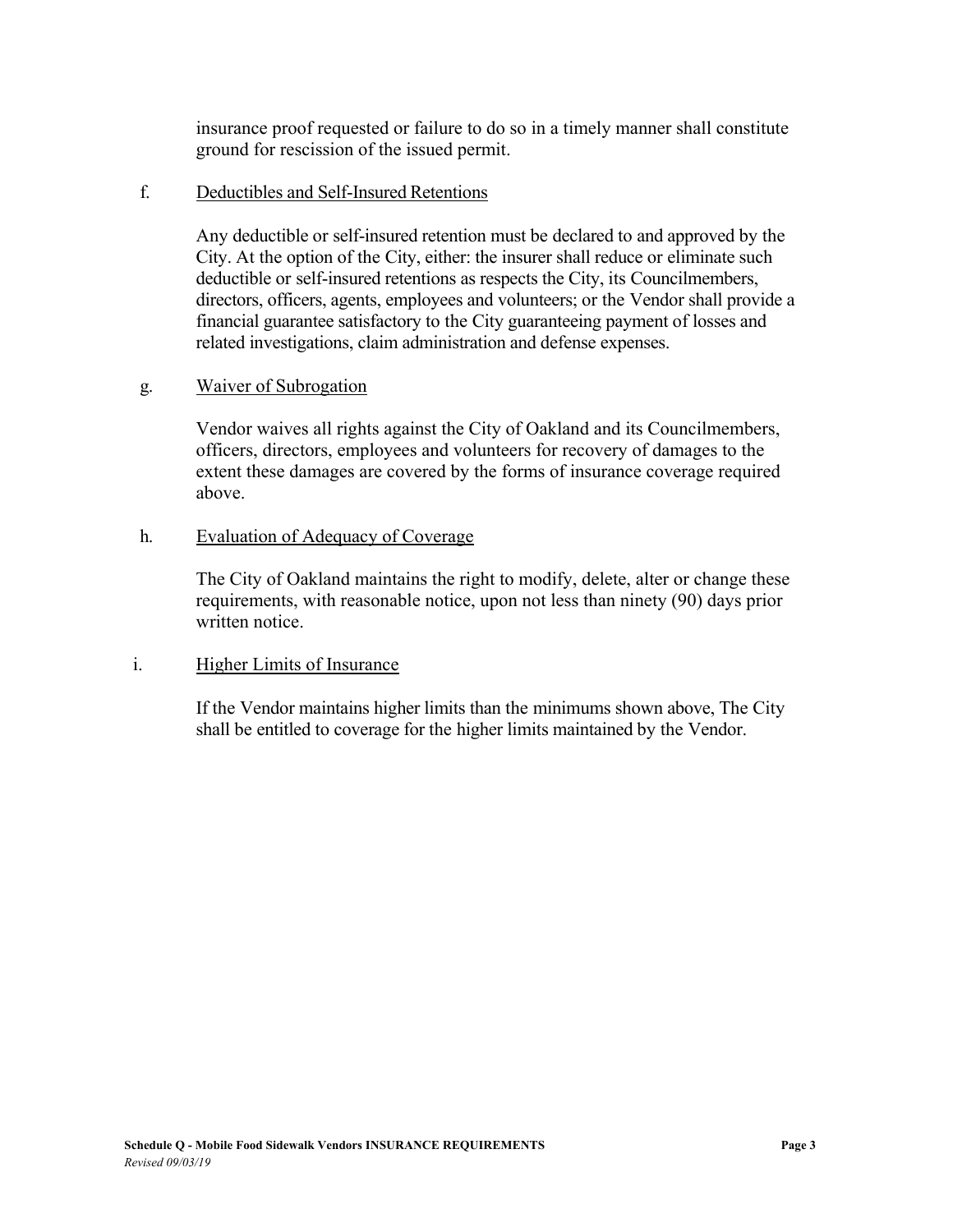# **SAMPLE ACORD CERTIFICATE OF INSURANCE**



| $\mathbf{v}_{\infty}$<br><b>ACORD</b><br><b>CERTIFICATE OF LIABILITY INSURANCE</b>                                                                                                                                                                                                                                                                                                                                                                                                                 |                                                                                                   |                   |                  |                                                                  |                                                       |                                        |                            |                                                            | DATE (MM/DD/YYYY)<br>01/07/20XX |             |  |
|----------------------------------------------------------------------------------------------------------------------------------------------------------------------------------------------------------------------------------------------------------------------------------------------------------------------------------------------------------------------------------------------------------------------------------------------------------------------------------------------------|---------------------------------------------------------------------------------------------------|-------------------|------------------|------------------------------------------------------------------|-------------------------------------------------------|----------------------------------------|----------------------------|------------------------------------------------------------|---------------------------------|-------------|--|
| THIS CERTIFICATE IS ISSUED AS A MATTER OF INFORMATION ONLY AND CONFERS NO RIGHTS UPON THE CERTIFICATE HOLDER. THIS<br>CERTIFICATE DOES NOT AFFIRMATIVELY OR NEGATIVELY AMEND, EXTEND OR ALTER THE COVERAGE AFFORDED BY THE POLICIES<br>BELOW. THIS CERTIFICATE OF INSURANCE DOES NOT CONSTITUTE A CONTRACT BETWEEN THE ISSUING INSURER(S), AUTHORIZED<br><b>REPRESENTATIVE OR PRODUCER, AND THE CERTIFICATE HOLDER.</b>                                                                            |                                                                                                   |                   |                  |                                                                  |                                                       |                                        |                            |                                                            |                                 |             |  |
| IMPORTANT: If the certificate holder is an ADDITIONAL INSURED, the policy(ies) must have ADDITIONAL INSURED provisions or be endorsed.<br>If SUBROGATION IS WAIVED, subject to the terms and conditions of the policy, certain policies may require an endorsement. A statement on                                                                                                                                                                                                                 |                                                                                                   |                   |                  |                                                                  |                                                       |                                        |                            |                                                            |                                 |             |  |
| this certificate does not confer rights to the certificate holder in lieu of such endorsement(s).<br><b>CONTACT</b>                                                                                                                                                                                                                                                                                                                                                                                |                                                                                                   |                   |                  |                                                                  |                                                       |                                        |                            |                                                            |                                 |             |  |
|                                                                                                                                                                                                                                                                                                                                                                                                                                                                                                    |                                                                                                   |                   |                  |                                                                  |                                                       | NAME:                                  |                            |                                                            |                                 |             |  |
| <b>PRODUCER</b>                                                                                                                                                                                                                                                                                                                                                                                                                                                                                    |                                                                                                   |                   |                  |                                                                  | PHONE<br>(A/C.No.Ext):<br>FAX<br>(A/C, No):<br>E-MAIL |                                        |                            |                                                            |                                 |             |  |
| Insurance broker name and<br>address                                                                                                                                                                                                                                                                                                                                                                                                                                                               |                                                                                                   |                   |                  | <b>ADDRESS:</b>                                                  |                                                       |                                        |                            |                                                            |                                 |             |  |
| CA 94104                                                                                                                                                                                                                                                                                                                                                                                                                                                                                           |                                                                                                   |                   |                  | INSURER(S) AFFORDING COVERAGE<br>Insurance company names go here |                                                       |                                        |                            |                                                            | NAIC#                           |             |  |
| <b>INSURED</b>                                                                                                                                                                                                                                                                                                                                                                                                                                                                                     |                                                                                                   |                   |                  |                                                                  | <b>INSURER A</b><br>INSURER B:                        |                                        |                            |                                                            |                                 | 11000       |  |
| Insured person's name and address                                                                                                                                                                                                                                                                                                                                                                                                                                                                  |                                                                                                   |                   |                  |                                                                  | <b>INSURER C:</b>                                     |                                        |                            |                                                            |                                 |             |  |
|                                                                                                                                                                                                                                                                                                                                                                                                                                                                                                    |                                                                                                   |                   |                  |                                                                  | <b>INSURER D:</b>                                     |                                        |                            |                                                            |                                 |             |  |
|                                                                                                                                                                                                                                                                                                                                                                                                                                                                                                    |                                                                                                   |                   |                  | <b>INSURER E:</b>                                                |                                                       |                                        |                            |                                                            |                                 |             |  |
|                                                                                                                                                                                                                                                                                                                                                                                                                                                                                                    |                                                                                                   | <b>INSURER F:</b> |                  |                                                                  |                                                       |                                        |                            |                                                            |                                 |             |  |
| CL2162929989<br><b>COVERAGES</b><br><b>CERTIFICATE NUMBER:</b><br><b>REVISION NUMBER:</b>                                                                                                                                                                                                                                                                                                                                                                                                          |                                                                                                   |                   |                  |                                                                  |                                                       |                                        |                            |                                                            |                                 |             |  |
| THIS IS TO CERTIFY THAT THE POLICIES OF INSURANCE LISTED BELOW HAVE BEEN ISSUED TO THE INSURED NAMED ABOVE FOR THE POLICY PERIOD<br>INDICATED. NOTWITHSTANDING ANY REQUIREMENT, TERM OR CONDITION OF ANY CONTRACT OR OTHER DOCUMENT WITH RESPECT TO WHICH THIS<br>CERTIFICATE MAY BE ISSUED OR MAY PERTAIN. THE INSURANCE AFFORDED BY THE POLICIES DESCRIBED HEREIN IS SUBJECT TO ALL THE TERMS.<br>EXCLUSIONS AND CONDITIONS OF SUCH POLICIES. LIMITS SHOWN MAY HAVE BEEN REDUCED BY PAID CLAIMS. |                                                                                                   |                   |                  |                                                                  |                                                       |                                        |                            |                                                            |                                 |             |  |
| I <sup>INSR</sup>                                                                                                                                                                                                                                                                                                                                                                                                                                                                                  | <b>TYPE OF INSURANCE</b>                                                                          | INSD   WVD        | <b>SUDL</b> SUBK | POLICY NUMBER                                                    |                                                       | POLICY EFF<br>(MM/DD/YYYY)             | POLICY EXP<br>(MM/DD/YYYY) | <b>LIMITS</b>                                              |                                 |             |  |
|                                                                                                                                                                                                                                                                                                                                                                                                                                                                                                    | <b>COMMERCIAL GENERAL LIABILITY</b><br>X                                                          |                   |                  |                                                                  |                                                       |                                        |                            | <b>EACH OCCURRENCE</b>                                     | \$                              | 1,000,000   |  |
|                                                                                                                                                                                                                                                                                                                                                                                                                                                                                                    | CLAIMS-MADE<br><b>OCCUR</b>                                                                       |                   |                  |                                                                  |                                                       |                                        |                            | DAMAGE TO RENTED<br>PREMISES (Ea occurrence)               | 500,000<br>\$.                  |             |  |
|                                                                                                                                                                                                                                                                                                                                                                                                                                                                                                    |                                                                                                   |                   |                  |                                                                  |                                                       |                                        |                            | MED EXP (Any one person)                                   | 20,000<br>\$                    |             |  |
| А                                                                                                                                                                                                                                                                                                                                                                                                                                                                                                  |                                                                                                   |                   |                  | Policy number here                                               |                                                       | 07/01/20XX                             | 07/01/20XX                 | PERSONAL & ADV INJURY                                      | 1,000,000<br>\$                 |             |  |
|                                                                                                                                                                                                                                                                                                                                                                                                                                                                                                    | <b>GEN'LAGGREGATE LIMIT APPLIES PER:</b>                                                          |                   |                  |                                                                  |                                                       |                                        |                            | <b>GENERAL AGGREGATE</b>                                   | \$.                             | 2,000,000   |  |
|                                                                                                                                                                                                                                                                                                                                                                                                                                                                                                    | PRO-<br>JECT<br>$\times$<br><b>POLICY</b><br>LOC                                                  |                   |                  |                                                                  |                                                       |                                        |                            | PRODUCTS - COMP/OP AGG                                     | \$                              | 1,000,000   |  |
|                                                                                                                                                                                                                                                                                                                                                                                                                                                                                                    | OTHER:                                                                                            |                   |                  |                                                                  |                                                       |                                        |                            |                                                            | \$                              |             |  |
|                                                                                                                                                                                                                                                                                                                                                                                                                                                                                                    | <b>AUTOMOBILE LIABILITY</b><br>ANY AUTO                                                           |                   |                  |                                                                  |                                                       |                                        |                            | COMBINED SINGLE LIMIT<br>(Ea accident)                     | \$1,000,000<br>\$               |             |  |
| А                                                                                                                                                                                                                                                                                                                                                                                                                                                                                                  | OWNED<br><b>SCHEDULED</b>                                                                         |                   |                  |                                                                  |                                                       |                                        |                            | BODILY INJURY (Per person)<br>BODILY INJURY (Per accident) | \$                              |             |  |
|                                                                                                                                                                                                                                                                                                                                                                                                                                                                                                    | <b>AUTOS ONLY</b><br><b>AUTOS</b><br>HIRED<br>NON-OWNED<br>×                                      |                   |                  |                                                                  |                                                       |                                        |                            | <b>PROPERTY DAMAGE</b>                                     | \$                              |             |  |
|                                                                                                                                                                                                                                                                                                                                                                                                                                                                                                    | AUTOS ONLY<br><b>AUTOS ONLY</b>                                                                   |                   |                  |                                                                  |                                                       |                                        |                            | (Per accident)                                             | s                               |             |  |
|                                                                                                                                                                                                                                                                                                                                                                                                                                                                                                    | ≻<br><b>UMBRELLA LIAB</b><br>✕<br><b>OCCUR</b>                                                    |                   |                  |                                                                  |                                                       |                                        |                            | <b>EACH OCCURRENCE</b>                                     | \$                              | 1,000,000   |  |
| А                                                                                                                                                                                                                                                                                                                                                                                                                                                                                                  | <b>EXCESS LIAB</b><br><b>CLAIMS-MADE</b>                                                          |                   |                  |                                                                  |                                                       |                                        |                            | <b>AGGREGATE</b>                                           | $\pmb{\mathsf{s}}$              | 1,000,000   |  |
|                                                                                                                                                                                                                                                                                                                                                                                                                                                                                                    | RETENTION \$ 10,000<br>$\mathsf{x}$<br>DED                                                        |                   |                  |                                                                  |                                                       |                                        |                            |                                                            | \$                              |             |  |
|                                                                                                                                                                                                                                                                                                                                                                                                                                                                                                    | <b>WORKERS COMPENSATION</b><br>AND EMPLOYERS' LIABILITY                                           |                   |                  |                                                                  |                                                       |                                        |                            | ᅈᅲ<br>$X$ STATUTE                                          |                                 |             |  |
| в                                                                                                                                                                                                                                                                                                                                                                                                                                                                                                  | <b>Y/N</b><br>ANY PROPRIETOR/PARTNER/EXECUTIVE                                                    | <b>N/A</b>        |                  | Policy number here                                               |                                                       | 05/31/20xx                             | 05/31/20XX                 | E.L. EACH ACCIDENT                                         | \$1,000,000                     |             |  |
|                                                                                                                                                                                                                                                                                                                                                                                                                                                                                                    | OFFICER/MEMBER EXCLUDED?<br>(Mandatory in NH)<br>If yes, describe under                           |                   |                  | (IF YOU HAVE EMPLOYEES)                                          |                                                       |                                        |                            | E.L. DISEASE - EA EMPLOYEE                                 |                                 | 1,000,000   |  |
|                                                                                                                                                                                                                                                                                                                                                                                                                                                                                                    | DESCRIPTION OF OPERATIONS below                                                                   |                   |                  |                                                                  |                                                       |                                        |                            | E.L. DISEASE - POLICY LIMIT                                | $s$ 1,000,000                   |             |  |
|                                                                                                                                                                                                                                                                                                                                                                                                                                                                                                    |                                                                                                   |                   |                  |                                                                  |                                                       |                                        |                            | Each claim                                                 |                                 | \$1,000,000 |  |
| А                                                                                                                                                                                                                                                                                                                                                                                                                                                                                                  |                                                                                                   |                   |                  |                                                                  |                                                       |                                        |                            | Aggregate                                                  |                                 | \$1,000,000 |  |
|                                                                                                                                                                                                                                                                                                                                                                                                                                                                                                    |                                                                                                   |                   |                  |                                                                  |                                                       |                                        |                            |                                                            |                                 |             |  |
| DESCRIPTION OF OPERATIONS / LOCATIONS / VEHICLES (ACORD 101, Additional Remarks Schedule, may be attached if more space is required)<br>City of Oakland, its councilmembers, directors, officers, agents, employees and volunteers are all included as additional insured as per the attached                                                                                                                                                                                                      |                                                                                                   |                   |                  |                                                                  |                                                       |                                        |                            |                                                            |                                 |             |  |
|                                                                                                                                                                                                                                                                                                                                                                                                                                                                                                    | endorsement - a waiver of subrogation endorsement is attached for the workers compensation policy |                   |                  |                                                                  |                                                       |                                        |                            |                                                            |                                 |             |  |
|                                                                                                                                                                                                                                                                                                                                                                                                                                                                                                    |                                                                                                   |                   |                  |                                                                  |                                                       |                                        |                            |                                                            |                                 |             |  |
|                                                                                                                                                                                                                                                                                                                                                                                                                                                                                                    |                                                                                                   |                   |                  |                                                                  |                                                       |                                        |                            |                                                            |                                 |             |  |
|                                                                                                                                                                                                                                                                                                                                                                                                                                                                                                    |                                                                                                   |                   |                  |                                                                  |                                                       |                                        |                            |                                                            |                                 |             |  |
|                                                                                                                                                                                                                                                                                                                                                                                                                                                                                                    |                                                                                                   |                   |                  |                                                                  |                                                       |                                        |                            |                                                            |                                 |             |  |
| <b>CERTIFICATE HOLDER</b><br><b>CANCELLATION</b>                                                                                                                                                                                                                                                                                                                                                                                                                                                   |                                                                                                   |                   |                  |                                                                  |                                                       |                                        |                            |                                                            |                                 |             |  |
|                                                                                                                                                                                                                                                                                                                                                                                                                                                                                                    | For Street Closure: See Page 1 for Certificate Holder Information                                 |                   |                  |                                                                  |                                                       |                                        |                            |                                                            |                                 |             |  |
| SHOULD ANY OF THE ABOVE DESCRIBED POLICIES BE CANCELLED BEFORE<br><b>For Mobile Vendors: See below</b><br>THE EXPIRATION DATE THEREOF, NOTICE WILL BE DELIVERED IN                                                                                                                                                                                                                                                                                                                                 |                                                                                                   |                   |                  |                                                                  |                                                       |                                        |                            |                                                            |                                 |             |  |
| City of Oakland                                                                                                                                                                                                                                                                                                                                                                                                                                                                                    |                                                                                                   |                   |                  |                                                                  |                                                       | ACCORDANCE WITH THE POLICY PROVISIONS. |                            |                                                            |                                 |             |  |
| <b>Special Activty Permits</b>                                                                                                                                                                                                                                                                                                                                                                                                                                                                     |                                                                                                   |                   |                  |                                                                  |                                                       |                                        |                            |                                                            |                                 |             |  |
| 1 Frank Ogawa PL - 1st FL                                                                                                                                                                                                                                                                                                                                                                                                                                                                          |                                                                                                   |                   |                  |                                                                  |                                                       | AUTHORIZED REPRESENTATIVE              |                            |                                                            |                                 |             |  |
| Oakland<br>CA 94612                                                                                                                                                                                                                                                                                                                                                                                                                                                                                |                                                                                                   |                   |                  |                                                                  |                                                       | Karnen Berkom                          |                            |                                                            |                                 |             |  |
| © 1988-2015 ACORD CORPORATION. All rights reserved.                                                                                                                                                                                                                                                                                                                                                                                                                                                |                                                                                                   |                   |                  |                                                                  |                                                       |                                        |                            |                                                            |                                 |             |  |

**ACORD 25 (2016/03) The ACORD name and logo are registered marks of ACORD**